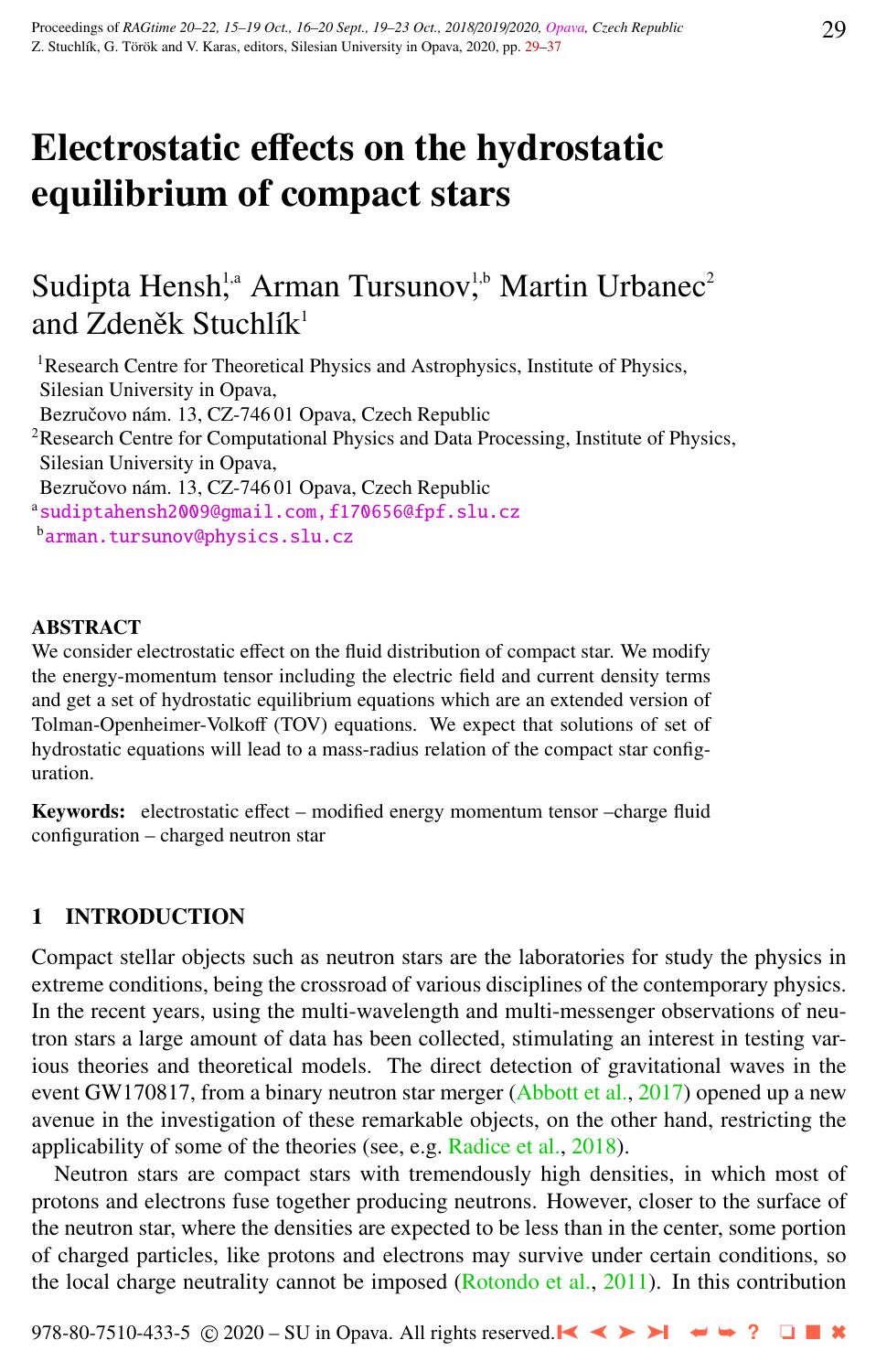we focus on the possibility of the neutron star to have non-negligible electric charge and corresponding electric field, which eventually modifies the conditions for the relativistic hydrostatic equilibrium.

The net charge contribution in case of the neutron stars is often neglected in the literature, justified by lack of astrophysical mechanisms for charging of this object to such values, for which the energy-momentum tensor of electromagnetic field would become comparable with those of the gravitational field of the neutron star. This problem is quite similar to the fact that the Reissner-Nordström spacetime metric for compact objects like black holes is not often used in realistic models. Neglecting the charge also simplifies the equations governing the hydrostatic equilibrium of neutron stars known as the Tolman-Oppenheimer-Volkoff (TOV) equation. However, in addition to the purely conceptual interest in studying charged compact star configurations, one can point out at least two realistic mechanisms of charging of compact stars, which we briefly summarize below.

The first mechanism is based on Arthur Eddington's idea formulated in [Eddington](#page-7-0) [\(1926\)](#page-7-0). Difference of masses of protons and electrons by a factor of almost  $2 \times 10^3$  leads to the charge separation in the stellar atmosphere. Therefore, stars should possess a small and positive electric charge to prevent protons and electrons from further separation. Eddington estimated the charge of a star of the order of 100 C per solar mass. Later in 1978, Eddington's idea was generalized by [Bally and Harrison](#page-7-0) [\(1978\)](#page-7-0), concluding that any macroscopic cosmic body, including galaxies, stars and also the neutron stars bear a positive electric charge of the order of 100 C per solar mass. In this case, the positive charges of cosmic objects are compensated by negatively charged particles, i.e. electrons distributed in the intergalactic and interstellar media. Indeed, for ordinary stars, the density of charge obtained in this mechanism is negligibly small due to large stellar surface. However, due to compactness of neutron stars, having relatively small surface area, the charge density corresponding even to 100 C per solar mass might have some non-negligible impact. Moreover, similar charging mechanism has been recently applied also to black holes (see, e.g. Zajaček et al., [2018;](#page-8-0) [Zajacek and Tursunov,](#page-8-0) [2019\)](#page-8-0). It has been shown that the charge in case of black hole is not only measurable, but has quite important astrophysical consequences related to the acceleration of cosmic rays [\(Tursunov et al.,](#page-8-0) [2020a;](#page-8-0) [Tursunov and Dadhich,](#page-8-0) [2019\)](#page-8-0) and interpretation of observational data of black holes [\(Tursunov et al.,](#page-8-0) [2020b\)](#page-8-0).

In addition to the above mentioned mechanism, the presence of the charge in neutron stars can be justified by using relativistic approach. Neutron stars are strongly magnetized with the strength of magnetic fields reaching up to  $10^{18}$  G. If the highly magnetized neutron star is rotating (which is often the case, as observed e.g. in pulsars), this causes the induction of non-zero electric charge density, known as the Goldreich-Julian charge density, given by the relation

$$
\rho_{\rm GJ} = \frac{1}{2\pi c} \Omega B,\tag{1}
$$

 $2πc$ <br>
where Ω is the angular velocity of the star [\(Goldreich and Julian,](#page-7-0) [1969\)](#page-7-0). The relativistic rotation of a neutron star in the presence of strong and highly ordered magnetic field aligned with the rotation axis induces an electric field as in the case of the classical Faraday's unipolar dynamo, which causes charge separation in the neutron star matter leading to subsequent electric charge density given by Eq. (1).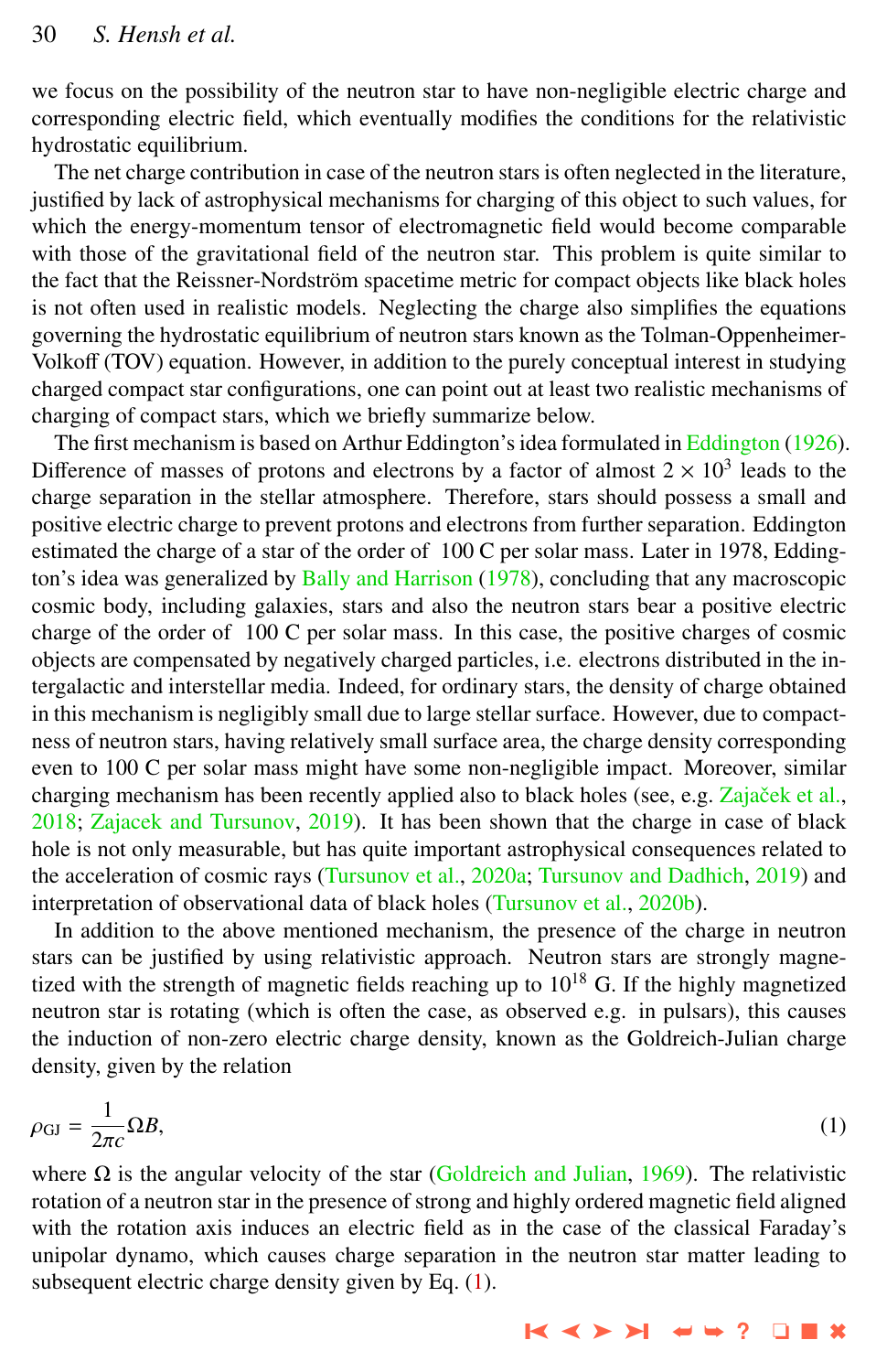<span id="page-2-0"></span>At a high density of matter of a neutron star, the kinetic energy of electrons may become very high, so that it allows them to escape from the surface of the neutron star. The limit on this charge, thus, should be given by the electro-hydro-static equilibrium equations. Therefore, in both Newtonian and relativistic approaches neutron stars bear non-zero electric charge, motivating us to seek for corresponding modifications of the TOV equations.

The modifications of TOV equations by the presence of an electric charge of the neutron star have been previously studied by several authors. We briefly introduce some of these works. [Bekenstein](#page-7-0) [\(1971\)](#page-7-0) have shown that the metric corresponding to the spherical distribution of charged perfect fluid matches with the standard exterior Reissner-Nordström spacetime metric. [Malheiro et al.](#page-7-0) [\(2004\)](#page-7-0); [Ray et al.](#page-8-0) [\(2006\)](#page-8-0) found that strongly charged neutron star configurations (charge tending to its maximal limit) is possible, although such configuration is likely leads to the collapse of the star and subsequent formation of charged black hole. [Bhatia et al.](#page-7-0) [\(1969\)](#page-7-0) estimated the electric field on the surface of the star by the value of around  $\sim 120 \text{ V/cm}$  by solving the hydrostatic equilibrium equations including electrostatic interaction. [Lemos et al.](#page-7-0) [\(2015\)](#page-7-0) solved electrically modified TOV equation with an assumption of proportionality of the charge to the energy density distributions. Our approach somewhat follows the work of [Lemos et al.](#page-7-0) [\(2015\)](#page-7-0) with the difference that we include an additional interaction term in the stress-energy tensor expressed in terms of the four-current density and electromagnetic four-potential. When we neglect the additional term, resulting modified TOV equations match with those obtained by [Lemos et al.](#page-7-0) [\(2015\)](#page-7-0).

### 2 RELATIVISTIC BACKGROUND

The metric of the static spherically symmetric star can be written in the following general form

$$
ds^{2} = -f(r)c^{2}dt^{2} + l(r)dr^{2} + r^{2}(d\theta^{2} + \sin^{2}\theta d\phi^{2}).
$$
\n(2)

Here,  $f(r)$  and  $l(r)$  are the function of a radial coordinate only, due to the spherical symmetry of the central object. The hydrostatic equation that we derive should be in accordance with the Einstein-Maxwell equations, which read

$$
G_{\mu\nu} = \frac{8\pi G}{c^4} T_{\mu\nu}, \qquad \nabla_{\nu} F^{\mu\nu} = \frac{4\pi}{c} j^{\mu}, \tag{3}
$$

where  $G_{\mu\nu} = R_{\mu\nu} - \frac{1}{2}g_{\mu\nu}R$  is the Einstein tensor and  $F_{\mu\nu} = \partial_{\mu}A_{\nu} - \partial_{\nu}A_{\mu}$  is the Faraday-<br>Maxwell tensor written in the terms of the electromagnetic potential  $A$ . Here  $i^{\mu} = Q_{\mu} \mu^{\mu}$ Maxwell tensor written in the terms of the electromagnetic potential  $A_\mu$ . Here  $j^\mu = \rho_c u^\mu$ <br>is the four-current of an electromagnetic field, where  $\rho_a$  is the charge density and  $u^\mu$  is is the four-current of an electromagnetic field, where  $\rho_c$  is the charge density and  $u^{\mu}$  is<br>the four-velocity normalized by the condition  $u u^{\mu} = -c^2$  which we can write as  $u =$ the four-velocity normalized by the condition  $u_{\mu}u^{\mu} = -c^2$ , which we can write as  $u_{\mu} = (a \sqrt{a^2 + 9a^2})^2$  $(c \sqrt{-g_{tt}}, 0, 0, 0)$  in the static case. Note, that we use physical units throughout the paper.<br>We assume a static neutron star configuration with non-vanishing net charge density

We assume a static neutron star configuration with non-vanishing net charge density of the star, so that the four-current can be written as

$$
j^{\mu} = (c\rho_c \sqrt{-g^{\mu}}, 0, 0, 0).
$$
\n
$$
(4)
$$
\n
$$
\mathbf{K} \leq \mathbf{L} \quad \mathbf{M} \quad \mathbf{M} \leq \mathbf{L} \quad \mathbf{M} \leq \mathbf{M}
$$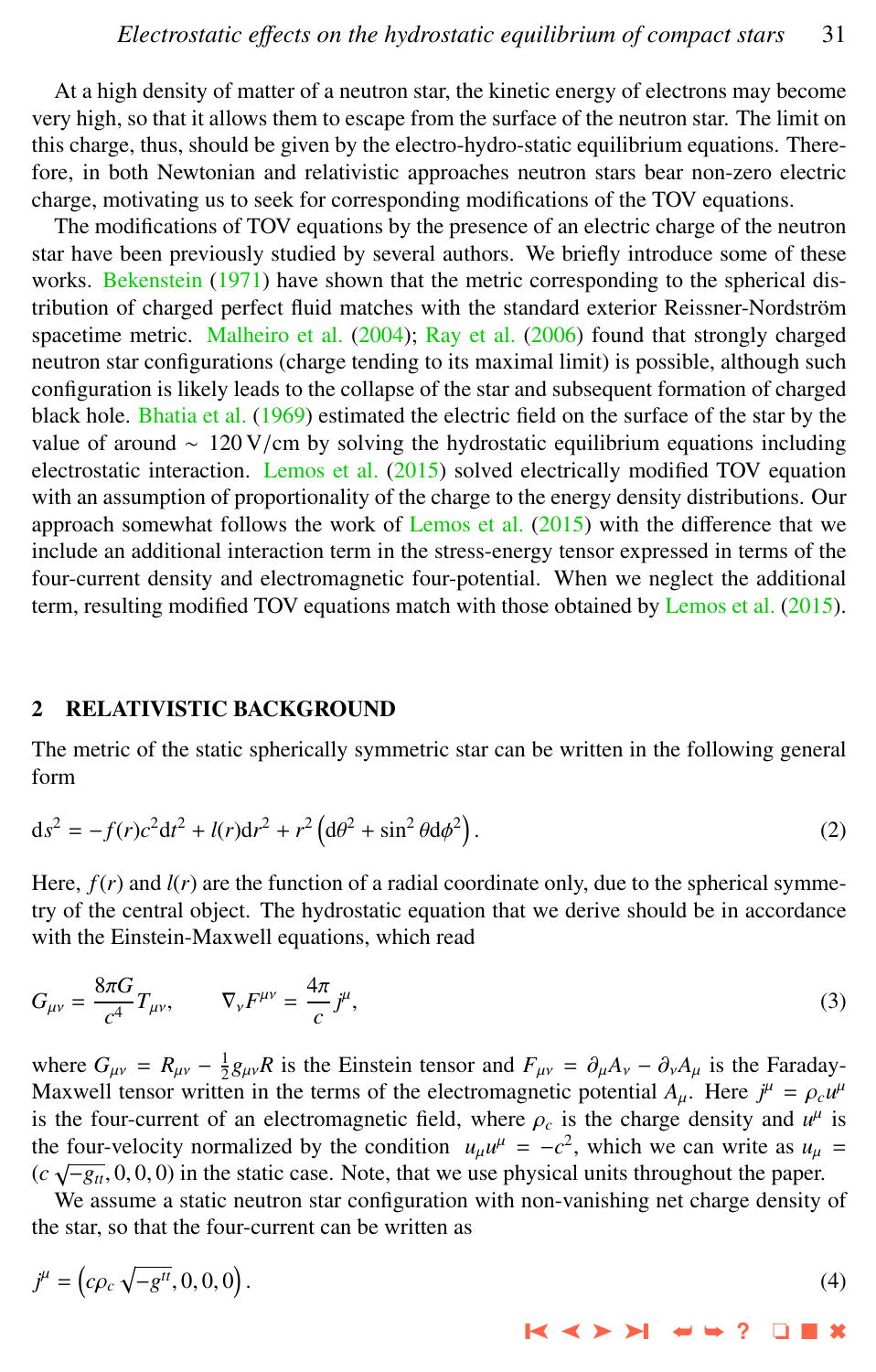#### <span id="page-3-0"></span>2.1 Energy-momentum tensor

The total energy-momentum tensor can be represented as the sum of two terms

$$
T_{\mu\nu} = T_{\mu\nu}^M + T_{\mu\nu}^{EM},\tag{5}
$$

where  $T_{\mu\nu}^{M}$  corresponds to the energy-momentum tensor of a matter and  $T_{\mu\nu}^{EM}$  is an electromagnetic energy momentum tensor. In the present paper we consider a matter to be tromagnetic energy-momentum tensor. In the present paper we consider a matter to be a perfect fluid with the total mass density  $\rho$ , pressure *P*, and four-velocity  $u_{\mu}$ . Then the matter energy-momentum tensor  $T_{\mu\nu}^{M}$  takes the form

$$
T_{\mu\nu}^M = \left(\rho + P/c^2\right)u_\mu u_\nu + P g_{\mu\nu}.\tag{6}
$$

The energy-momentum tensor responsible for the electromagnetic part can be found by variation of the action

$$
S = \frac{1}{c} \int \mathcal{L}_{EM} \sqrt{-g} \, \mathrm{d}^4 x,\tag{7}
$$

with respect to the metric, where the Lagrangian is given by

$$
\mathcal{L}_{EM} = \frac{1}{16\pi} F_{\mu\nu} F^{\mu\nu} + A_{\mu} j^{\mu}.
$$
\n(8)

Here the first term of Eq.  $(8)$  is the pure contribution due to the electromagnetic field and the second term is responsible for the interaction of charged particles with an electromagnetic field. For the interaction term of the Lagrangian, one can find the corresponding energy-momentum tensor by using the Noether's theorem [\(Noether,](#page-8-0) [1971\)](#page-8-0). It basically states that for each differentiable symmetry of the action of a physical system associates a conservation law. Generalization of the Noether's theorem to non-local field theories was studied in [Krivoruchenko and Tursunov](#page-7-0) [\(2019\)](#page-7-0). For the first term, describing the field, the energymomentum tensor is calculated in a standard manner by variation of the action Eq. (7) with respect to  $g_{\mu\nu}$  and putting on the boundaries  $\delta g^{\mu\nu} = 0$ , which gives

$$
\frac{1}{2}\sqrt{-g}T_{\mu\nu} = \frac{\partial\sqrt{-g}\mathcal{L}}{\partial g^{\mu\nu}} - \frac{\partial}{\partial x^{\lambda}}\frac{\partial\sqrt{-g}\mathcal{L}}{\partial g_{,\lambda}^{\mu\nu}}.
$$
\n(9)

Thus, one can write the total energy-momentum tensor for electromagnetic field with the interaction in the following form

$$
T_{\mu\nu}^{EM} = \frac{1}{4\pi} \left( F_{\mu}^{\gamma} F_{\nu\gamma} - \frac{1}{4} g_{\mu\nu} F_{\gamma\beta} F^{\gamma\beta} \right) + A_{\mu} j_{\nu}.
$$
 (10)

One should note, that the symmetric property of the energy-momentum tensor requires that in the last term of Eq. (10) both  $A_\mu$  and  $j_\nu$  correspond to the same source.

Due to the spherical symmetry of the star, only nonzero component of an electric field should be  $E_r$  which implies that the nonzero components of a tensor of electromagnetic field are  $F^{tr} = -F^{rt}$ . Thus, the non vanishing components of the total energy-momentum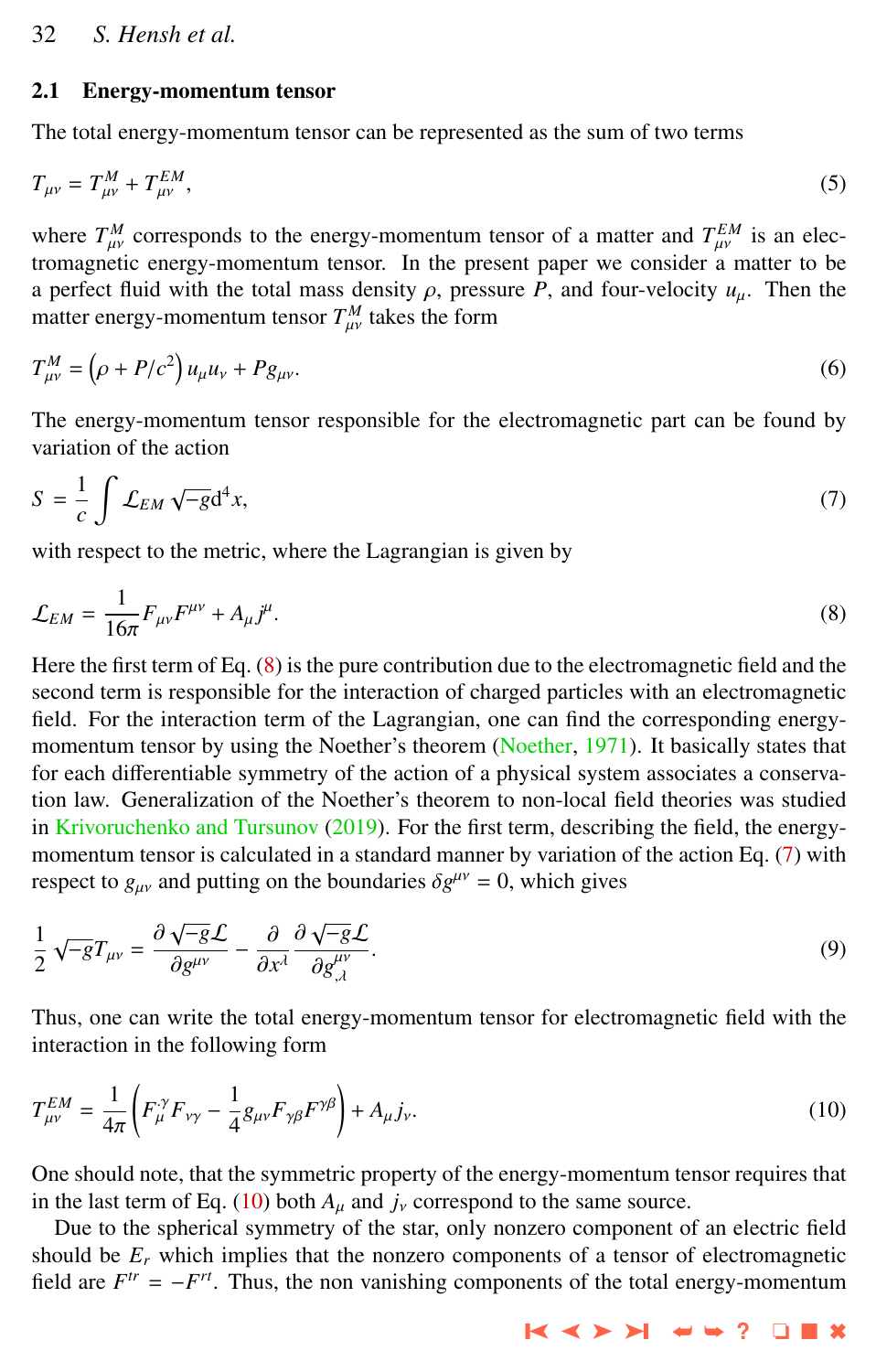<span id="page-4-0"></span>tensor Eq.  $(5)$  take the form

$$
T_{tt} = \rho c^2 f(r) + \frac{1}{8\pi} l^{-1}(r) F_{rt}^2 + A_t(r) j_t(r),
$$
\n(11)

$$
T_{rr} = Pl(r) - \frac{1}{8\pi} f^{-1}(r) F_{rr}^2,
$$
\n(12)

$$
T_{\theta\theta} = r^2 \left( P + \frac{1}{8\pi} f^{-1}(r) l^{-1}(r) F_{rt}^2 \right),\tag{13}
$$

$$
T_{\phi\phi} = r^2 \left( P + \frac{1}{8\pi} f^{-1}(r) l^{-1}(r) F_{rt}^2 \right) \sin^2 \theta.
$$
 (14)

Now, let us rewrite the Maxwell equation given in Eq. [\(3\)](#page-2-0) as

$$
\partial_{\nu} \left( \sqrt{-g} F^{\mu \nu} \right) = \frac{4\pi}{c} j^{\mu} \sqrt{-g} \ . \tag{15}
$$

Here *g* is the determinant of metric tensor  $g_{\mu\nu}$ . If we solve the Maxwell equation then we get

$$
\partial_r \left( \sqrt{l(r)f(r)} r^2 F^{tr} \right) = 4\pi \rho_c r^2 \sqrt{l(r)},
$$
  

$$
\Rightarrow F^{tr} = \frac{Q(r)}{r^2 \sqrt{l(r)f(r)}}.
$$
 (16)

The above equation can be rewritten as,

$$
\frac{\mathrm{d}A_t(r)}{\mathrm{d}r} = \frac{Q(r)}{r^2} \sqrt{f(r)l(r)}\,,\tag{17}
$$

where

$$
\frac{\mathrm{d}Q(r)}{\mathrm{d}r} = 4\pi r^2 \rho_c \sqrt{l(r)}\,. \tag{18}
$$

# 3 HYDROSTATIC EQUATIONS

Let us assume the function  $l(r)$  in the spacetime metric satisfies the following relation

$$
\frac{1}{l(r)} = 1 - \frac{2Gm(r)}{c^2r} + \frac{GQ^2(r)}{c^4r^2},\tag{19}
$$

which coincides with the external Reissner-Nordström metric.

Now we try to find the differential equation concerning mass of the stellar object considering *F*<sup>*tr*</sup> from Eq. (16). Einstein equation for  $G_t = (8\pi G/c^4)T_t$  is given by

$$
\frac{f(r)\left(r l'(r) + l^2(r) - l(r)\right)}{r^2 l^2(r)} = \frac{8\pi G}{c^4} f(r)\rho(r)c^2 + \frac{Gf(r)Q^2(r)}{c^4 r^4} + \frac{8\pi G}{c^4} A_t(r)j_t(r) \,. \tag{20}
$$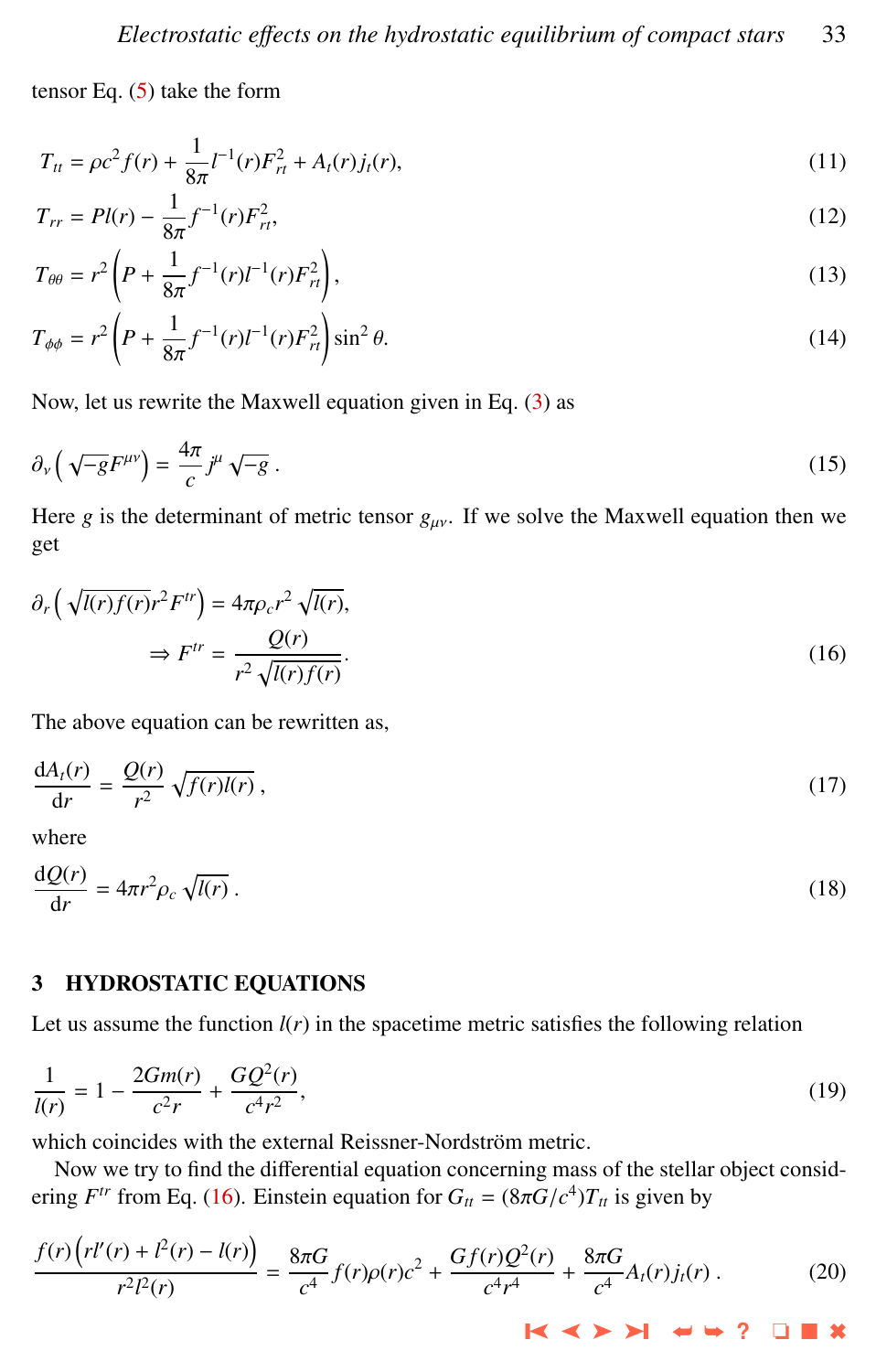Using the form of metric as per expression Eq.  $(19)$  we get,

$$
\frac{dm}{dr} = 4\pi r^2 \rho(r) + \frac{Q(r)}{c^2 r} \frac{dQ(r)}{dr} + \frac{4\pi r^2 A_i(r) j_i(r)}{c^2 f(r)}.
$$
\n(21)

Taking the solution of Maxwell equation, *F tr* from Eq. [\(16\)](#page-4-0), we write Einstein equation for  $G_{rr} = (8\pi G/c^4)T_{rr}$  as

$$
\frac{rf'(r) - f(r)l(r) + f(r)}{r^2 f(r)} = \frac{8\pi G}{c^4} l(r)P(r) - \frac{Gl(r)Q^2(r)}{c^4r^4} \,. \tag{22}
$$

By manipulating above equation we get,

$$
\frac{df(r)}{dr} = \frac{8\pi G}{c^4} rf(r)l(r)P(r) - \frac{f(r)}{r} + \frac{f(r)l(r)}{r} - \frac{Gf(r)l(r)Q^2(r)}{c^4r^3} \,. \tag{23}
$$

Now we are interested to see the radial dependence of pressure inside the star. For this we introduce the energy-momentum conservation equation as

$$
\nabla_{\mu}T^{\mu\nu} = 0. \tag{24}
$$

For  $v = 1$  we get,

$$
\frac{dP(r)}{dr} = -\frac{\left(\rho(r)c^2 + P(r)\right)f'(r)}{2f(r)} + \frac{Q(r)}{4\pi r^4} \frac{dQ(r)}{dr} - \frac{A_t(r)j_t(r)f'(r)}{2f^2(r)}\,. \tag{25}
$$

Eqs.  $(17)$ ,  $(18)$ ,  $(21)$ ,  $(23)$ , and  $(25)$  are the set of five governing equations which we have to solve simultaneously in order to obtain mass-radius relation.

# 3.1 Set of equations to be solved

Using Eq.  $(19)$  we can simplify Eq.  $(23)$  as follows

$$
\frac{df(r)}{dr} = \frac{f(r)\left(\frac{8\pi GrP(r)}{c^4} + \frac{2Gm(r)}{c^2r^2} - \frac{2GQ^2(r)}{c^4r^3}\right)}{\left(1 - \frac{2Gm(r)}{c^2r} + \frac{GQ^2(r)}{c^4r^2}\right)}.
$$
(26)

From Eq. [\(4\)](#page-2-0) we can write

$$
j_t = c\rho_c(r)g_{tt}\sqrt{-g^{tt}} = -c\rho_c(r)\sqrt{f(r)},
$$
\n(27)

and substituting Eqs.  $(18)$ ,  $(26)$  and  $(27)$  into the pressure equation Eq.  $(25)$  we get

$$
\frac{dP(r)}{dr} = -\frac{\left(\rho(r)c^2 + P(r)\right)\left(\frac{4\pi GrP(r)}{c^4} + \frac{Gm(r)}{c^2r^2} - \frac{GQ^2(r)}{c^4r^3}\right)}{\left(1 - \frac{2Gm(r)}{c^2r} + \frac{GQ^2(r)}{c^4r^2}\right)}
$$

$$
+ \rho_c \frac{Q(r)/r^2}{\sqrt{1 - \frac{2Gm(r)}{c^2r} + \frac{GQ^2(r)}{c^4r^2}}} + \frac{c\rho_c A_t(r)\left(\frac{4\pi GrP(r)}{c^4} + \frac{Gm(r)}{c^2r^2} - \frac{GQ^2(r)}{2c^4r^3}\right)}{\sqrt{f(r)}}.
$$
(28)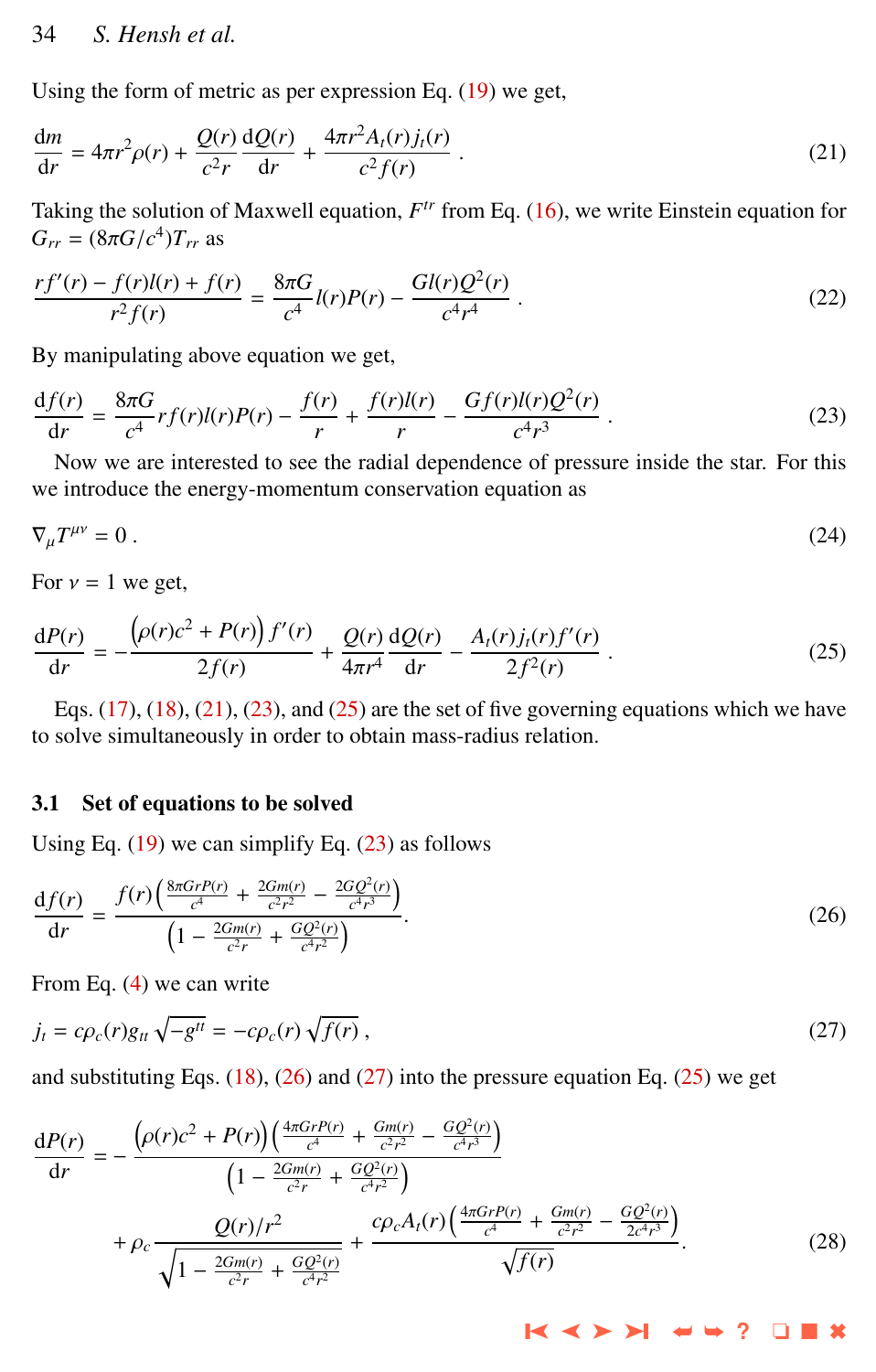<span id="page-6-0"></span>Below we summarize a set of equations which we have to solve in order to describe the configuration

$$
\frac{\mathrm{d}A_t(r)}{\mathrm{d}r} = \frac{Q(r)}{r^2},\tag{29}
$$

$$
\frac{dQ(r)}{dr} = \frac{4\pi r^2 \rho_c}{\sqrt{1 - \frac{2Gm(r)}{c^2 r} + \frac{GQ^2(r)}{c^4 r^2}}},
$$
\n(30)

$$
\frac{dm}{dr} = 4\pi r^2 \rho(r) + \frac{4\pi r \rho_c Q(r)}{c^2 \sqrt{1 - \frac{2Gm(r)}{c^2 r} + \frac{GQ^2(r)}{c^4 r^2}}} - \frac{4\pi r^2 \rho_c A_t(r)}{c \sqrt{f(r)}},
$$
\n(31)

$$
\frac{df(r)}{dr} = \frac{f(r)\left(\frac{8\pi GrP(r)}{c^4} + \frac{2Gm(r)}{c^2r^2} - \frac{2GQ^2(r)}{c^4r^3}\right)}{\left(1 - \frac{2Gm(r)}{c^2r} + \frac{GQ^2(r)}{c^4r^2}\right)},
$$
\n(32)

$$
\frac{dP(r)}{dr} = -\frac{\left(\rho(r)c^2 + P(r)\right)\left(\frac{4\pi GrP(r)}{c^4} + \frac{Gm(r)}{c^2r^2} - \frac{GQ^2(r)}{c^4r^3}\right)}{\left(1 - \frac{2Gm(r)}{c^2r} + \frac{GQ^2(r)}{c^4r^2}\right)}
$$

$$
+ \rho_c \frac{Q(r)/r^2}{\sqrt{1 - \frac{2Gm(r)}{c^2r} + \frac{GQ^2(r)}{c^4r^2}}}
$$

$$
+ \frac{c\rho_c A_t(r)\left(\frac{4\pi GrP(r)}{c^4} + \frac{Gm(r)}{c^2r^2} - \frac{GQ^2(r)}{2c^4r^3}\right)}{\sqrt{f(r)}}.
$$
(33)

#### 3.2 Density profile of mass and charge

We have five differential equations to be solved to find  $A_t(r)$ ,  $Q(r)$ ,  $m(r)$ ,  $f(r)$ ,  $P(r)$ ,  $\rho(r)$ and  $\rho_c(r)$ . So we have to get rid of two unknowns to close the system. At first we calculate for constant density inside distribution i.e.

$$
\rho(r) = \text{constant} \,. \tag{34}
$$

We assume

$$
\rho_c(r) = \beta \rho(r) \,,\tag{35}
$$

where  $\beta$  is a dimensionless parameter describing the charge fraction in the distribution.

As now we know  $\rho(r)$  and  $\rho_c(r)$  from Eqs. (34) and (35), we finally have five equations for five unknowns. Therefore the system is closed.

#### 3.3 Initial and boundary conditions

At the center of the star we can consider that  $m(0) = 0$ ,  $Q(0) = 0$ ,  $A_t(0) = 0$  and  $l(0) = 1$ . We also consider that  $P(0) = P_0$ ,  $\rho(0) = \rho_0$  and  $\rho_c(0) = \rho_{c0}$  where  $P_c$  is the central pressure,  $\rho_0$  is the central mass density and  $\rho_{c0}$  is the central charge density.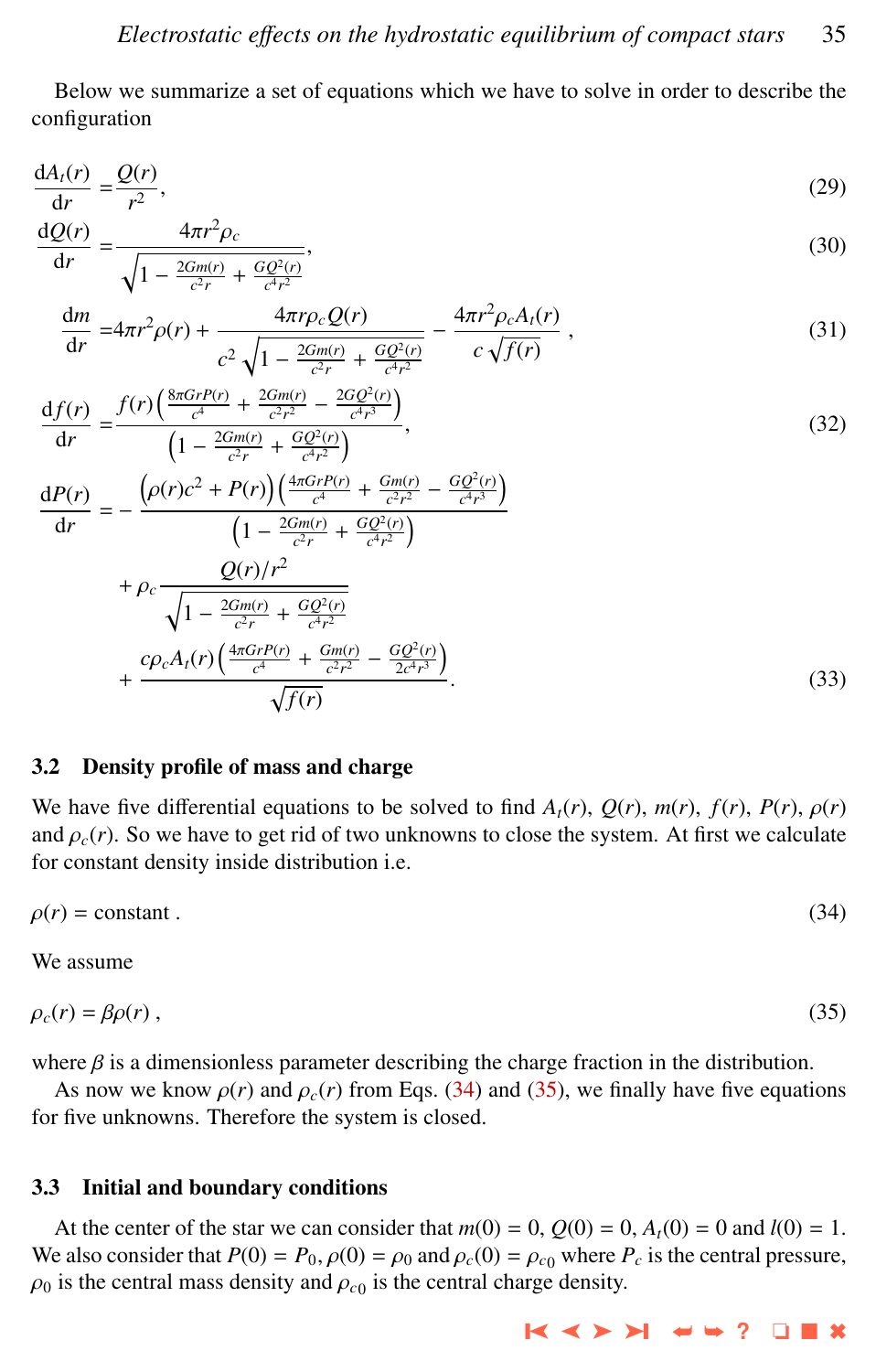<span id="page-7-0"></span>We have to consider the pressure of the distribution vanish at the surface i.e.  $P(R) = 0$ , where  $R$  is the radius of the star. Apart from that it must be taken into account that the electric field at infinity is zero, i.e.  $r \to \infty$ ,  $A_t \to 0$  and the spacetime is asymptotically flat which means  $r \to \infty$ ,  $f \to 1$ .

Following these initial and boundary conditions if we solve system of equations numerically then we can find mass-radius relation and maximum mass that can be supported by this configuration. We leave the numerical calculations for further studies.

# 4 SUMMARY

We revisited the problem of charged neutron star which might be realistic and astrophysically relevant. We have derived modified TOV Eqs. [\(29\)](#page-6-0) - [\(33\)](#page-6-0), governing quantities of our interest. These equations together with Eqs. [\(34\)](#page-6-0) and [\(35\)](#page-6-0) can be simultaneously solved numerically, which we will complete in the future work, where we also plan to use realistic equations of state.

# 5 ACKNOWLEDGMENT

S.H. acknowledges the support from the internal student Grant No. SGS/12/2019 of SU. Authors would like to acknowledge the institutional support of the Institute of Physics, Silesian University in Opava. M.U. was supported by LTT17003.

# REFERENCES

- Abbott, B. P., et. al, LIGO Scientific Collaboration and Virgo Collaboration (2017), GW170817: Observation of Gravitational Waves from a Binary Neutron Star Inspiral, *PhysRevLett.*, 119(16), 161101, arXiv: [1710.05832](http://www.arxiv.org/abs/1710.05832).
- Bally, J. and Harrison, E. R. (1978), The electrically polarized universe., *The Astrophysical Journal*, 220, p. 743.
- Bekenstein, J. D. (1971), Hydrostatic Equilibrium and Gravitational Collapse of Relativistic Charged Fluid Balls, *Phys. Rev. D*, 4(8), pp. 2185–2190.
- Bhatia, M. S., Bonazzola, S. and Szamosi, G. (1969), Electric Field in Neutron Stars, *Astron. Astrophys.*, 3, p. 206.
- Eddington, A. S. (1926), *The Internal Constitution of the Stars*.
- Goldreich, P. and Julian, W. H. (1969), Pulsar Electrodynamics, *The Astrophysical Journal*, 157, p. 869.
- Krivoruchenko, M. and Tursunov, A. (2019), Noether's Theorem in Non-Local Field Theories, *Symmetry*, 12(1), p. 35, arXiv: [1602.03074](http://www.arxiv.org/abs/1602.03074).
- Lemos, J. P. S., Lopes, F. J., Quinta, G. and Zanchin, V. T. (2015), Compact stars with a small electric charge: the limiting radius to mass relation and the maximum mass for incompressible matter, *European Physical Journal C*, 75, 76, arXiv: [1408.1400](http://www.arxiv.org/abs/1408.1400).
- Malheiro, M., Picanço, R., Ray, S., Lemos, J. P. S. and Zanchin, V. T. (2004), Of Charged Stars and Charged Black Holes, *International Journal of Modern Physics D*, 13(7), pp. 1375–1379.